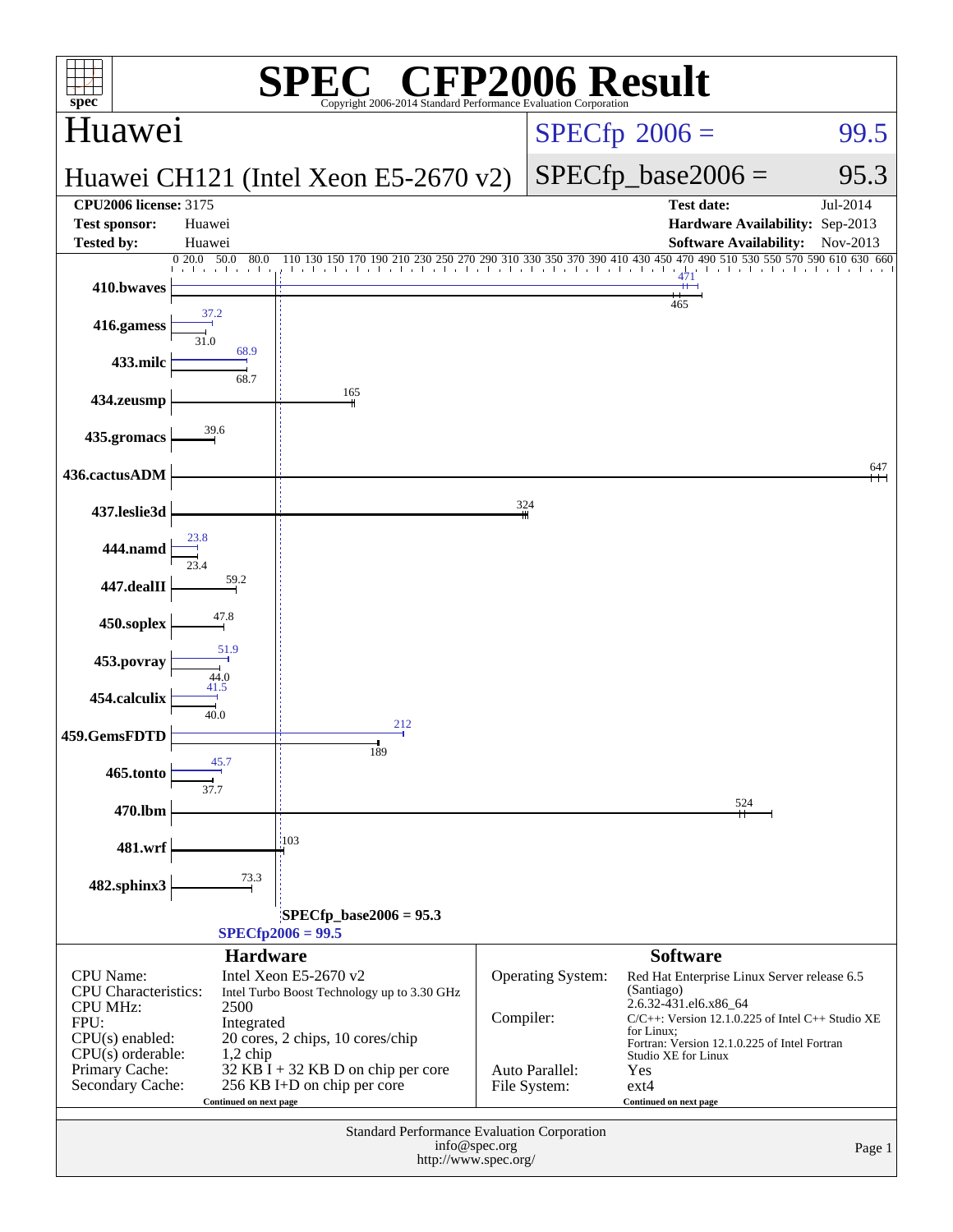

#### Huawei

## $SPECTp2006 =$  99.5

Huawei CH121 (Intel Xeon E5-2670 v2)

#### $SPECfp\_base2006 = 95.3$

#### **[CPU2006 license:](http://www.spec.org/auto/cpu2006/Docs/result-fields.html#CPU2006license)** 3175 **[Test date:](http://www.spec.org/auto/cpu2006/Docs/result-fields.html#Testdate)** Jul-2014 **[Test sponsor:](http://www.spec.org/auto/cpu2006/Docs/result-fields.html#Testsponsor)** Huawei **[Hardware Availability:](http://www.spec.org/auto/cpu2006/Docs/result-fields.html#HardwareAvailability)** Sep-2013 **[Tested by:](http://www.spec.org/auto/cpu2006/Docs/result-fields.html#Testedby)** Huawei **[Software Availability:](http://www.spec.org/auto/cpu2006/Docs/result-fields.html#SoftwareAvailability)** Nov-2013 [L3 Cache:](http://www.spec.org/auto/cpu2006/Docs/result-fields.html#L3Cache) 25 MB I+D on chip per chip<br>Other Cache: None [Other Cache:](http://www.spec.org/auto/cpu2006/Docs/result-fields.html#OtherCache) [Memory:](http://www.spec.org/auto/cpu2006/Docs/result-fields.html#Memory) 256 GB (16 x 16 GB 2Rx4 PC3-14900R-13, ECC) [Disk Subsystem:](http://www.spec.org/auto/cpu2006/Docs/result-fields.html#DiskSubsystem) 1 x 300 GB SAS, 10000 RPM [Other Hardware:](http://www.spec.org/auto/cpu2006/Docs/result-fields.html#OtherHardware) None [System State:](http://www.spec.org/auto/cpu2006/Docs/result-fields.html#SystemState) Run level 3 (multi-user)<br>Base Pointers: 64-bit [Base Pointers:](http://www.spec.org/auto/cpu2006/Docs/result-fields.html#BasePointers) [Peak Pointers:](http://www.spec.org/auto/cpu2006/Docs/result-fields.html#PeakPointers) 32/64-bit [Other Software:](http://www.spec.org/auto/cpu2006/Docs/result-fields.html#OtherSoftware) None

| <b>Results Table</b> |                                                                                                          |              |                |       |                |       |                |              |                |              |                |              |
|----------------------|----------------------------------------------------------------------------------------------------------|--------------|----------------|-------|----------------|-------|----------------|--------------|----------------|--------------|----------------|--------------|
|                      | <b>Base</b>                                                                                              |              |                |       |                |       | <b>Peak</b>    |              |                |              |                |              |
| <b>Benchmark</b>     | <b>Seconds</b>                                                                                           | <b>Ratio</b> | <b>Seconds</b> | Ratio | <b>Seconds</b> | Ratio | <b>Seconds</b> | <b>Ratio</b> | <b>Seconds</b> | <b>Ratio</b> | <b>Seconds</b> | <b>Ratio</b> |
| 410.bwayes           | 29.6                                                                                                     | 459          | 29.2           | 465   | 28.0           | 485   | 28.2           | 482          | 28.8           | 471          | 29.0           | 468          |
| 416.gamess           | 631                                                                                                      | 31.0         | 631            | 31.0  | 633            | 31.0  | 526            | 37.2         | 527            | 37.2         | 526            | 37.2         |
| $433$ .milc          | 134                                                                                                      | 68.7         | 134            | 68.5  | 134            | 68.7  | 133            | 68.9         | 133            | 69.0         | 133            | 68.9         |
| 434.zeusmp           | 54.4                                                                                                     | 167          | 55.2           | 165   | 55.2           | 165   | 54.4           | 167          | 55.2           | 165          | 55.2           | 165          |
| 435.gromacs          | 181                                                                                                      | 39.5         | 181            | 39.6  | 181            | 39.6  | 181            | 39.5         | 181            | 39.6         | 181            | 39.6         |
| 436.cactusADM        | 18.7                                                                                                     | 640          | 18.3           | 654   | 18.5           | 647   | 18.7           | 640          | 18.3           | 654          | 18.5           | 647          |
| 437.leslie3d         | 29.0                                                                                                     | 324          | 28.8           | 326   | 29.2           | 322   | 29.0           | <u>324</u>   | 28.8           | 326          | 29.2           | 322          |
| 444.namd             | 343                                                                                                      | 23.4         | 343            | 23.4  | 343            | 23.4  | 337            | 23.8         | 337            | 23.8         | 337            | 23.8         |
| 447.dealII           | 193                                                                                                      | 59.2         | 193            | 59.2  | 193            | 59.1  | 193            | 59.2         | 193            | 59.2         | 193            | 59.1         |
| $450$ .soplex        | 175                                                                                                      | 47.8         | 175            | 47.8  | 175            | 47.7  | 175            | 47.8         | 175            | 47.8         | 175            | 47.7         |
| 453.povray           | 121                                                                                                      | 44.1         | 121            | 43.9  | 121            | 44.0  | 102            | 52.1         | 103            | 51.9         | 103            | 51.6         |
| 454.calculix         | 206                                                                                                      | 40.0         | 206            | 40.0  | 206            | 40.0  | 199            | 41.5         | 199            | 41.5         | 199            | 41.5         |
| 459.GemsFDTD         | 55.8                                                                                                     | 190          | 56.0           | 189   | 56.4           | 188   | 50.1           | 212          | 50.1           | 212          | 49.9           | 212          |
| 465.tonto            | 261                                                                                                      | 37.7         | 263            | 37.5  | 261            | 37.7  | 215            | 45.7         | 215            | 45.7         | 215            | 45.8         |
| 470.1bm              | 26.2                                                                                                     | 524          | 26.4           | 520   | 25.0           | 549   | 26.2           | 524          | 26.4           | 520          | 25.0           | 549          |
| 481.wrf              | 109                                                                                                      | 103          | 109            | 103   | 109            | 103   | 109            | 103          | 109            | 103          | 109            | <b>103</b>   |
| 482.sphinx3          | 266                                                                                                      | 73.3         | 266            | 73.2  | 265            | 73.5  | 266            | 73.3         | 266            | 73.2         | 265            | 73.5         |
|                      | Results appear in the order in which they were run. Bold underlined text indicates a median measurement. |              |                |       |                |       |                |              |                |              |                |              |

#### **[Operating System Notes](http://www.spec.org/auto/cpu2006/Docs/result-fields.html#OperatingSystemNotes)**

Stack size set to unlimited using "ulimit -s unlimited"

#### **[Platform Notes](http://www.spec.org/auto/cpu2006/Docs/result-fields.html#PlatformNotes)**

 BIOS configuration: Set Power Efficiency Mode to Custom Baseboard Management Controller used to adjust the fan speed to 100% Sysinfo program /spec/config/sysinfo.rev6800 \$Rev: 6800 \$ \$Date:: 2011-10-11 #\$ 6f2ebdff5032aaa42e583f96b07f99d3 running on localhost Sat Jul 12 10:52:13 2014

 This section contains SUT (System Under Test) info as seen by some common utilities. To remove or add to this section, see: <http://www.spec.org/cpu2006/Docs/config.html#sysinfo> Continued on next page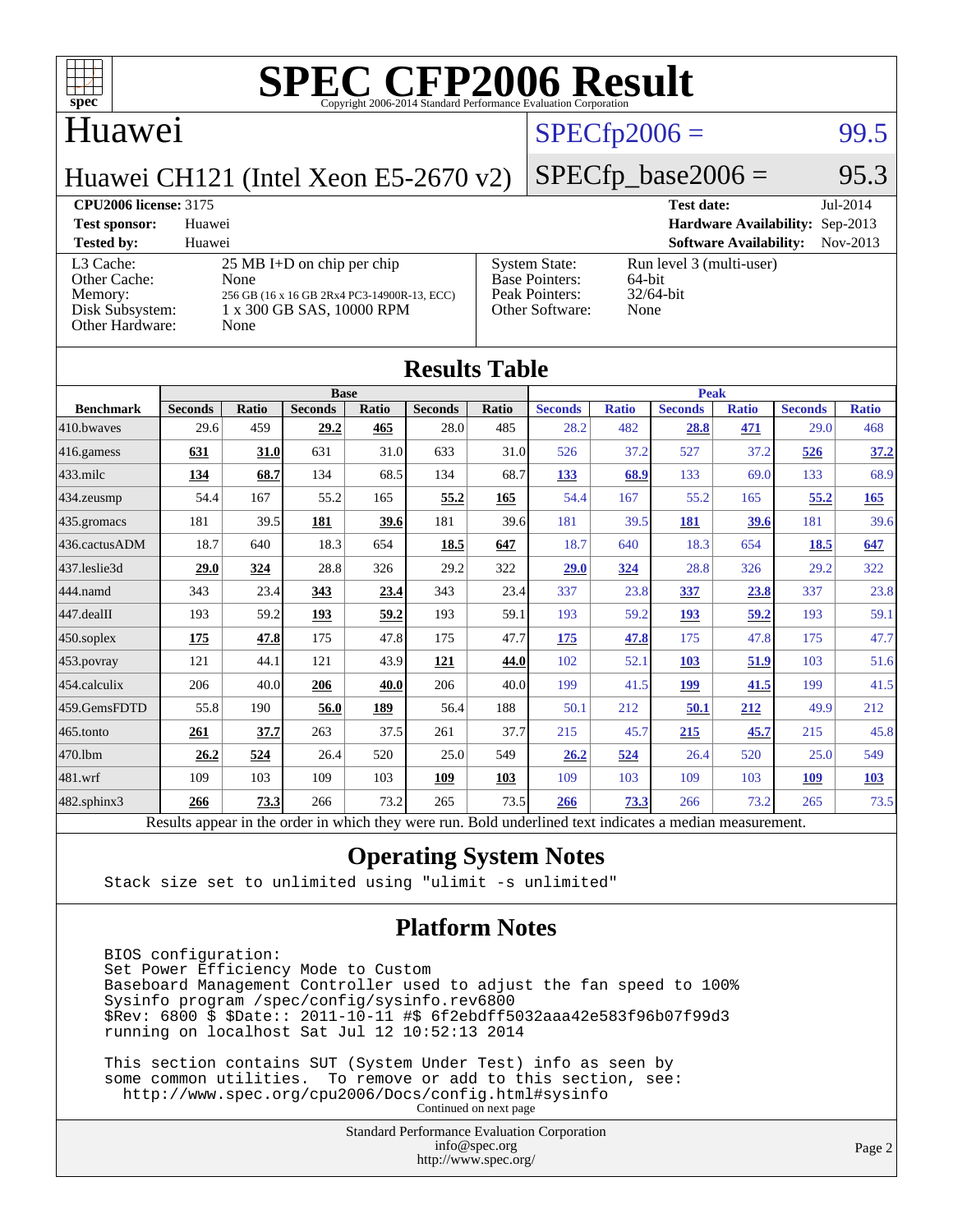

#### Huawei

 $SPECTp2006 =$  99.5

Huawei CH121 (Intel Xeon E5-2670 v2)

**[Tested by:](http://www.spec.org/auto/cpu2006/Docs/result-fields.html#Testedby)** Huawei **[Software Availability:](http://www.spec.org/auto/cpu2006/Docs/result-fields.html#SoftwareAvailability)** Nov-2013

**[CPU2006 license:](http://www.spec.org/auto/cpu2006/Docs/result-fields.html#CPU2006license)** 3175 **[Test date:](http://www.spec.org/auto/cpu2006/Docs/result-fields.html#Testdate)** Jul-2014 **[Test sponsor:](http://www.spec.org/auto/cpu2006/Docs/result-fields.html#Testsponsor)** Huawei **[Hardware Availability:](http://www.spec.org/auto/cpu2006/Docs/result-fields.html#HardwareAvailability)** Sep-2013

 $SPECTp\_base2006 = 95.3$ 

#### **[Platform Notes \(Continued\)](http://www.spec.org/auto/cpu2006/Docs/result-fields.html#PlatformNotes)**

 From /proc/cpuinfo model name : Intel(R) Xeon(R) CPU E5-2670 v2 @ 2.50GHz 2 "physical id"s (chips) 20 "processors" cores, siblings (Caution: counting these is hw and system dependent. The following excerpts from /proc/cpuinfo might not be reliable. Use with caution.) cpu cores : 10 siblings : 10 physical 0: cores 0 1 2 3 4 8 9 10 11 12 physical 1: cores 0 1 2 3 4 8 9 10 11 12 cache size : 25600 KB From /proc/meminfo MemTotal: 264478184 kB HugePages\_Total: 0 Hugepagesize: 2048 kB /usr/bin/lsb\_release -d Red Hat Enterprise Linux Server release 6.5 (Santiago) From /etc/\*release\* /etc/\*version\* redhat-release: Red Hat Enterprise Linux Server release 6.5 (Santiago) system-release: Red Hat Enterprise Linux Server release 6.5 (Santiago) system-release-cpe: cpe:/o:redhat:enterprise\_linux:6server:ga:server uname -a: Linux localhost 2.6.32-431.el6.x86\_64 #1 SMP Sun Nov 10 22:19:54 EST 2013 x86\_64 x86\_64 x86\_64 GNU/Linux run-level 3 Jul 12 10:46 SPEC is set to: /spec<br>Filesystem Type Type Size Used Avail Use% Mounted on /dev/sda2 ext4 272G 32G 227G 13% / Additional information from dmidecode: Memory: 2x Micron 36JSF2G72PZ-1G9E1 16 GB 1867 MHz 2 rank 14x Samsung M393B2G70QH0-CMA 16 GB 1867 MHz 2 rank (End of data from sysinfo program)

#### **[General Notes](http://www.spec.org/auto/cpu2006/Docs/result-fields.html#GeneralNotes)**

```
Environment variables set by runspec before the start of the run:
KMP_AFFINITY = "granularity=fine,compact,0,1"
LD_LIBRARY_PATH = "/spec/libs/32:/spec/libs/64"
OMP NUM THREADS = "20"
```
Continued on next page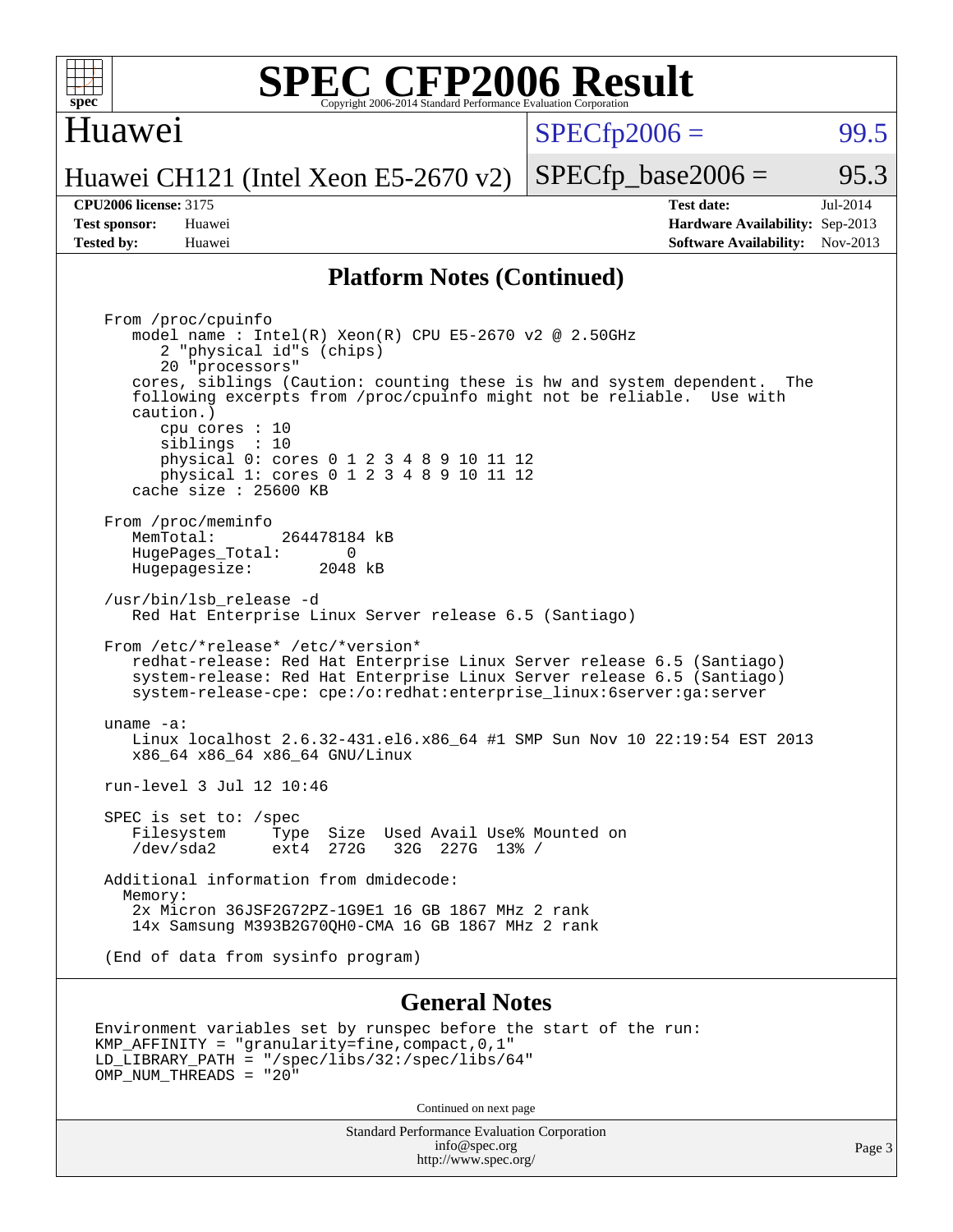

#### Huawei

 $SPECTp2006 =$  99.5

Huawei CH121 (Intel Xeon E5-2670 v2)

**[CPU2006 license:](http://www.spec.org/auto/cpu2006/Docs/result-fields.html#CPU2006license)** 3175 **[Test date:](http://www.spec.org/auto/cpu2006/Docs/result-fields.html#Testdate)** Jul-2014 **[Test sponsor:](http://www.spec.org/auto/cpu2006/Docs/result-fields.html#Testsponsor)** Huawei **[Hardware Availability:](http://www.spec.org/auto/cpu2006/Docs/result-fields.html#HardwareAvailability)** Sep-2013 **[Tested by:](http://www.spec.org/auto/cpu2006/Docs/result-fields.html#Testedby)** Huawei **[Software Availability:](http://www.spec.org/auto/cpu2006/Docs/result-fields.html#SoftwareAvailability)** Nov-2013

 $SPECTp\_base2006 =$  95.3

#### **[General Notes \(Continued\)](http://www.spec.org/auto/cpu2006/Docs/result-fields.html#GeneralNotes)**

 Binaries compiled on a system with 2 x Xeon X5645 CPU + 16GB memory using RHEL 6.1 Transparent Huge Pages enabled with: echo always > /sys/kernel/mm/redhat\_transparent\_hugepage/enabled

## **[Base Compiler Invocation](http://www.spec.org/auto/cpu2006/Docs/result-fields.html#BaseCompilerInvocation)**

 $C$  benchmarks:<br>icc  $-m64$ 

[C++ benchmarks:](http://www.spec.org/auto/cpu2006/Docs/result-fields.html#CXXbenchmarks) [icpc -m64](http://www.spec.org/cpu2006/results/res2014q3/cpu2006-20140725-30563.flags.html#user_CXXbase_intel_icpc_64bit_bedb90c1146cab66620883ef4f41a67e)

[Fortran benchmarks](http://www.spec.org/auto/cpu2006/Docs/result-fields.html#Fortranbenchmarks): [ifort -m64](http://www.spec.org/cpu2006/results/res2014q3/cpu2006-20140725-30563.flags.html#user_FCbase_intel_ifort_64bit_ee9d0fb25645d0210d97eb0527dcc06e)

[Benchmarks using both Fortran and C](http://www.spec.org/auto/cpu2006/Docs/result-fields.html#BenchmarksusingbothFortranandC): [icc -m64](http://www.spec.org/cpu2006/results/res2014q3/cpu2006-20140725-30563.flags.html#user_CC_FCbase_intel_icc_64bit_0b7121f5ab7cfabee23d88897260401c) [ifort -m64](http://www.spec.org/cpu2006/results/res2014q3/cpu2006-20140725-30563.flags.html#user_CC_FCbase_intel_ifort_64bit_ee9d0fb25645d0210d97eb0527dcc06e)

## **[Base Portability Flags](http://www.spec.org/auto/cpu2006/Docs/result-fields.html#BasePortabilityFlags)**

| 410.bwaves: -DSPEC CPU LP64                  |                                                                |
|----------------------------------------------|----------------------------------------------------------------|
| 416.gamess: - DSPEC CPU LP64                 |                                                                |
| 433.milc: -DSPEC CPU LP64                    |                                                                |
| 434.zeusmp: -DSPEC_CPU_LP64                  |                                                                |
| 435.gromacs: -DSPEC_CPU_LP64 -nofor_main     |                                                                |
| 436.cactusADM: - DSPEC CPU LP64 - nofor main |                                                                |
| 437.leslie3d: -DSPEC CPU LP64                |                                                                |
| 444.namd: -DSPEC CPU LP64                    |                                                                |
| 447.dealII: -DSPEC_CPU LP64                  |                                                                |
| 450.soplex: -DSPEC_CPU_LP64                  |                                                                |
| 453.povray: -DSPEC_CPU_LP64                  |                                                                |
| 454.calculix: -DSPEC CPU LP64 -nofor main    |                                                                |
| 459. GemsFDTD: - DSPEC CPU LP64              |                                                                |
| 465.tonto: - DSPEC CPU LP64                  |                                                                |
| 470.1bm: - DSPEC CPU LP64                    |                                                                |
|                                              | 481.wrf: -DSPEC CPU_LP64 -DSPEC_CPU_CASE_FLAG -DSPEC_CPU_LINUX |
| 482.sphinx3: -DSPEC_CPU_LP64                 |                                                                |

## **[Base Optimization Flags](http://www.spec.org/auto/cpu2006/Docs/result-fields.html#BaseOptimizationFlags)**

[C benchmarks](http://www.spec.org/auto/cpu2006/Docs/result-fields.html#Cbenchmarks): [-xAVX](http://www.spec.org/cpu2006/results/res2014q3/cpu2006-20140725-30563.flags.html#user_CCbase_f-xAVX) [-ipo](http://www.spec.org/cpu2006/results/res2014q3/cpu2006-20140725-30563.flags.html#user_CCbase_f-ipo) [-O3](http://www.spec.org/cpu2006/results/res2014q3/cpu2006-20140725-30563.flags.html#user_CCbase_f-O3) [-no-prec-div](http://www.spec.org/cpu2006/results/res2014q3/cpu2006-20140725-30563.flags.html#user_CCbase_f-no-prec-div) [-static](http://www.spec.org/cpu2006/results/res2014q3/cpu2006-20140725-30563.flags.html#user_CCbase_f-static) [-parallel](http://www.spec.org/cpu2006/results/res2014q3/cpu2006-20140725-30563.flags.html#user_CCbase_f-parallel) [-opt-prefetch](http://www.spec.org/cpu2006/results/res2014q3/cpu2006-20140725-30563.flags.html#user_CCbase_f-opt-prefetch) [-ansi-alias](http://www.spec.org/cpu2006/results/res2014q3/cpu2006-20140725-30563.flags.html#user_CCbase_f-ansi-alias)

Continued on next page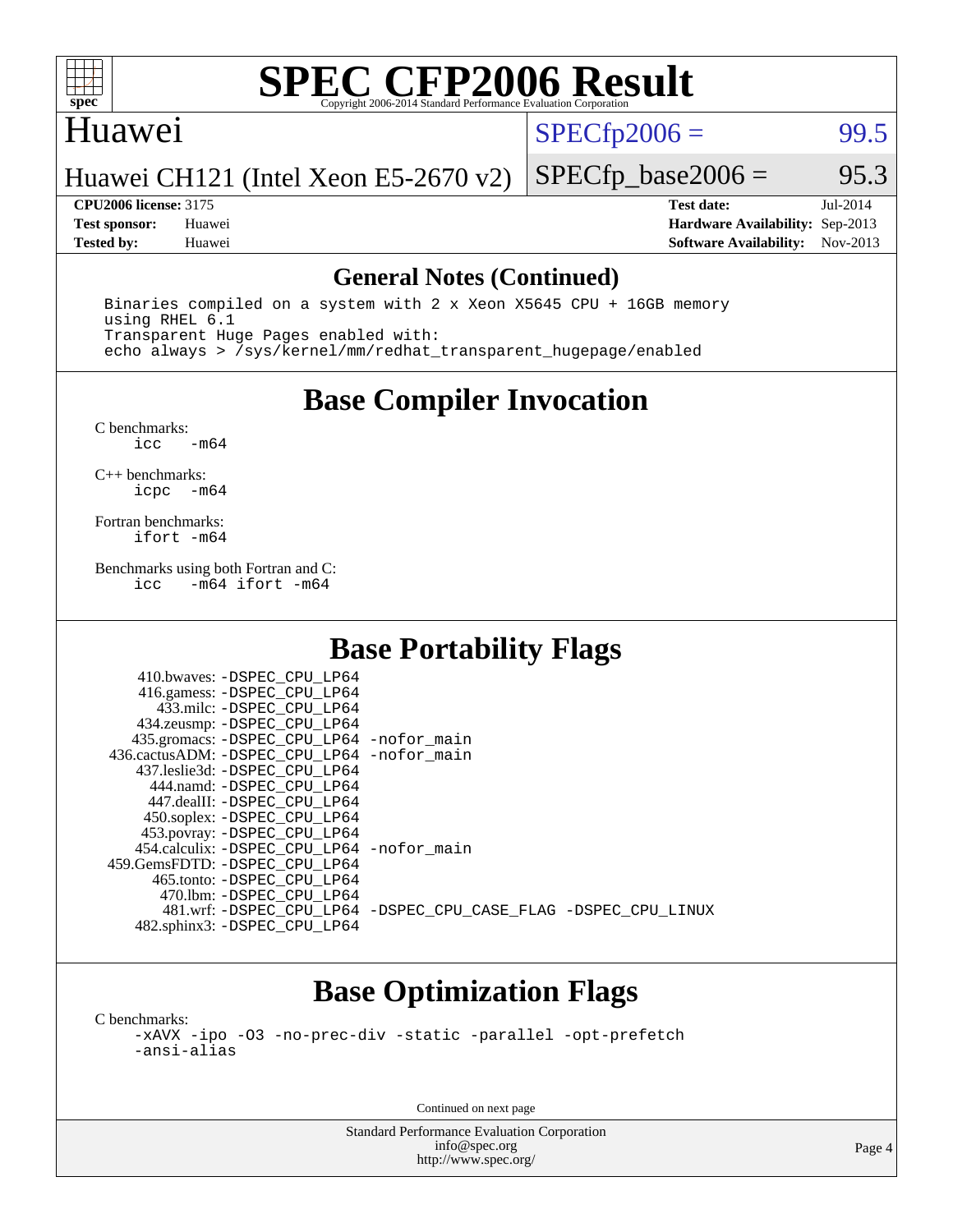

#### Huawei

 $SPECTp2006 =$  99.5

Huawei CH121 (Intel Xeon E5-2670 v2)

**[CPU2006 license:](http://www.spec.org/auto/cpu2006/Docs/result-fields.html#CPU2006license)** 3175 **[Test date:](http://www.spec.org/auto/cpu2006/Docs/result-fields.html#Testdate)** Jul-2014 **[Test sponsor:](http://www.spec.org/auto/cpu2006/Docs/result-fields.html#Testsponsor)** Huawei **[Hardware Availability:](http://www.spec.org/auto/cpu2006/Docs/result-fields.html#HardwareAvailability)** Sep-2013 **[Tested by:](http://www.spec.org/auto/cpu2006/Docs/result-fields.html#Testedby)** Huawei **[Software Availability:](http://www.spec.org/auto/cpu2006/Docs/result-fields.html#SoftwareAvailability)** Nov-2013

 $SPECTp\_base2006 =$  95.3

## **[Base Optimization Flags \(Continued\)](http://www.spec.org/auto/cpu2006/Docs/result-fields.html#BaseOptimizationFlags)**

[C++ benchmarks:](http://www.spec.org/auto/cpu2006/Docs/result-fields.html#CXXbenchmarks) [-xAVX](http://www.spec.org/cpu2006/results/res2014q3/cpu2006-20140725-30563.flags.html#user_CXXbase_f-xAVX) [-ipo](http://www.spec.org/cpu2006/results/res2014q3/cpu2006-20140725-30563.flags.html#user_CXXbase_f-ipo) [-O3](http://www.spec.org/cpu2006/results/res2014q3/cpu2006-20140725-30563.flags.html#user_CXXbase_f-O3) [-no-prec-div](http://www.spec.org/cpu2006/results/res2014q3/cpu2006-20140725-30563.flags.html#user_CXXbase_f-no-prec-div) [-static](http://www.spec.org/cpu2006/results/res2014q3/cpu2006-20140725-30563.flags.html#user_CXXbase_f-static) [-opt-prefetch](http://www.spec.org/cpu2006/results/res2014q3/cpu2006-20140725-30563.flags.html#user_CXXbase_f-opt-prefetch) [-ansi-alias](http://www.spec.org/cpu2006/results/res2014q3/cpu2006-20140725-30563.flags.html#user_CXXbase_f-ansi-alias) [Fortran benchmarks](http://www.spec.org/auto/cpu2006/Docs/result-fields.html#Fortranbenchmarks): [-xAVX](http://www.spec.org/cpu2006/results/res2014q3/cpu2006-20140725-30563.flags.html#user_FCbase_f-xAVX) [-ipo](http://www.spec.org/cpu2006/results/res2014q3/cpu2006-20140725-30563.flags.html#user_FCbase_f-ipo) [-O3](http://www.spec.org/cpu2006/results/res2014q3/cpu2006-20140725-30563.flags.html#user_FCbase_f-O3) [-no-prec-div](http://www.spec.org/cpu2006/results/res2014q3/cpu2006-20140725-30563.flags.html#user_FCbase_f-no-prec-div) [-static](http://www.spec.org/cpu2006/results/res2014q3/cpu2006-20140725-30563.flags.html#user_FCbase_f-static) [-parallel](http://www.spec.org/cpu2006/results/res2014q3/cpu2006-20140725-30563.flags.html#user_FCbase_f-parallel) [-opt-prefetch](http://www.spec.org/cpu2006/results/res2014q3/cpu2006-20140725-30563.flags.html#user_FCbase_f-opt-prefetch) [Benchmarks using both Fortran and C](http://www.spec.org/auto/cpu2006/Docs/result-fields.html#BenchmarksusingbothFortranandC):

[-xAVX](http://www.spec.org/cpu2006/results/res2014q3/cpu2006-20140725-30563.flags.html#user_CC_FCbase_f-xAVX) [-ipo](http://www.spec.org/cpu2006/results/res2014q3/cpu2006-20140725-30563.flags.html#user_CC_FCbase_f-ipo) [-O3](http://www.spec.org/cpu2006/results/res2014q3/cpu2006-20140725-30563.flags.html#user_CC_FCbase_f-O3) [-no-prec-div](http://www.spec.org/cpu2006/results/res2014q3/cpu2006-20140725-30563.flags.html#user_CC_FCbase_f-no-prec-div) [-static](http://www.spec.org/cpu2006/results/res2014q3/cpu2006-20140725-30563.flags.html#user_CC_FCbase_f-static) [-parallel](http://www.spec.org/cpu2006/results/res2014q3/cpu2006-20140725-30563.flags.html#user_CC_FCbase_f-parallel) [-opt-prefetch](http://www.spec.org/cpu2006/results/res2014q3/cpu2006-20140725-30563.flags.html#user_CC_FCbase_f-opt-prefetch) [-ansi-alias](http://www.spec.org/cpu2006/results/res2014q3/cpu2006-20140725-30563.flags.html#user_CC_FCbase_f-ansi-alias)

### **[Peak Compiler Invocation](http://www.spec.org/auto/cpu2006/Docs/result-fields.html#PeakCompilerInvocation)**

[C benchmarks](http://www.spec.org/auto/cpu2006/Docs/result-fields.html#Cbenchmarks):  $\frac{1}{2}$ cc  $-\text{m64}$ 

[C++ benchmarks:](http://www.spec.org/auto/cpu2006/Docs/result-fields.html#CXXbenchmarks) [icpc -m64](http://www.spec.org/cpu2006/results/res2014q3/cpu2006-20140725-30563.flags.html#user_CXXpeak_intel_icpc_64bit_bedb90c1146cab66620883ef4f41a67e)

[Fortran benchmarks](http://www.spec.org/auto/cpu2006/Docs/result-fields.html#Fortranbenchmarks): [ifort -m64](http://www.spec.org/cpu2006/results/res2014q3/cpu2006-20140725-30563.flags.html#user_FCpeak_intel_ifort_64bit_ee9d0fb25645d0210d97eb0527dcc06e)

[Benchmarks using both Fortran and C](http://www.spec.org/auto/cpu2006/Docs/result-fields.html#BenchmarksusingbothFortranandC): [icc -m64](http://www.spec.org/cpu2006/results/res2014q3/cpu2006-20140725-30563.flags.html#user_CC_FCpeak_intel_icc_64bit_0b7121f5ab7cfabee23d88897260401c) [ifort -m64](http://www.spec.org/cpu2006/results/res2014q3/cpu2006-20140725-30563.flags.html#user_CC_FCpeak_intel_ifort_64bit_ee9d0fb25645d0210d97eb0527dcc06e)

#### **[Peak Portability Flags](http://www.spec.org/auto/cpu2006/Docs/result-fields.html#PeakPortabilityFlags)**

Same as Base Portability Flags

## **[Peak Optimization Flags](http://www.spec.org/auto/cpu2006/Docs/result-fields.html#PeakOptimizationFlags)**

[C benchmarks](http://www.spec.org/auto/cpu2006/Docs/result-fields.html#Cbenchmarks):

 433.milc: [-xAVX](http://www.spec.org/cpu2006/results/res2014q3/cpu2006-20140725-30563.flags.html#user_peakPASS2_CFLAGSPASS2_LDFLAGS433_milc_f-xAVX)(pass 2) [-prof-gen](http://www.spec.org/cpu2006/results/res2014q3/cpu2006-20140725-30563.flags.html#user_peakPASS1_CFLAGSPASS1_LDFLAGS433_milc_prof_gen_e43856698f6ca7b7e442dfd80e94a8fc)(pass 1) [-ipo](http://www.spec.org/cpu2006/results/res2014q3/cpu2006-20140725-30563.flags.html#user_peakPASS2_CFLAGSPASS2_LDFLAGS433_milc_f-ipo)(pass 2) [-O3](http://www.spec.org/cpu2006/results/res2014q3/cpu2006-20140725-30563.flags.html#user_peakPASS2_CFLAGSPASS2_LDFLAGS433_milc_f-O3)(pass 2) [-no-prec-div](http://www.spec.org/cpu2006/results/res2014q3/cpu2006-20140725-30563.flags.html#user_peakPASS2_CFLAGSPASS2_LDFLAGS433_milc_f-no-prec-div)(pass 2) [-prof-use](http://www.spec.org/cpu2006/results/res2014q3/cpu2006-20140725-30563.flags.html#user_peakPASS2_CFLAGSPASS2_LDFLAGS433_milc_prof_use_bccf7792157ff70d64e32fe3e1250b55)(pass 2) [-static](http://www.spec.org/cpu2006/results/res2014q3/cpu2006-20140725-30563.flags.html#user_peakOPTIMIZE433_milc_f-static) [-auto-ilp32](http://www.spec.org/cpu2006/results/res2014q3/cpu2006-20140725-30563.flags.html#user_peakCOPTIMIZE433_milc_f-auto-ilp32) [-ansi-alias](http://www.spec.org/cpu2006/results/res2014q3/cpu2006-20140725-30563.flags.html#user_peakCOPTIMIZE433_milc_f-ansi-alias)

 $470.$ lbm: basepeak = yes

482.sphinx3: basepeak = yes

[C++ benchmarks:](http://www.spec.org/auto/cpu2006/Docs/result-fields.html#CXXbenchmarks)

444.namd:  $-xAVX(pass 2)$  $-xAVX(pass 2)$  [-prof-gen](http://www.spec.org/cpu2006/results/res2014q3/cpu2006-20140725-30563.flags.html#user_peakPASS1_CXXFLAGSPASS1_LDFLAGS444_namd_prof_gen_e43856698f6ca7b7e442dfd80e94a8fc)(pass 1) [-ipo](http://www.spec.org/cpu2006/results/res2014q3/cpu2006-20140725-30563.flags.html#user_peakPASS2_CXXFLAGSPASS2_LDFLAGS444_namd_f-ipo)(pass 2) [-O3](http://www.spec.org/cpu2006/results/res2014q3/cpu2006-20140725-30563.flags.html#user_peakPASS2_CXXFLAGSPASS2_LDFLAGS444_namd_f-O3)(pass 2) [-no-prec-div](http://www.spec.org/cpu2006/results/res2014q3/cpu2006-20140725-30563.flags.html#user_peakPASS2_CXXFLAGSPASS2_LDFLAGS444_namd_f-no-prec-div)(pass 2) [-prof-use](http://www.spec.org/cpu2006/results/res2014q3/cpu2006-20140725-30563.flags.html#user_peakPASS2_CXXFLAGSPASS2_LDFLAGS444_namd_prof_use_bccf7792157ff70d64e32fe3e1250b55)(pass 2) [-fno-alias](http://www.spec.org/cpu2006/results/res2014q3/cpu2006-20140725-30563.flags.html#user_peakCXXOPTIMIZEOPTIMIZE444_namd_f-no-alias_694e77f6c5a51e658e82ccff53a9e63a) [-auto-ilp32](http://www.spec.org/cpu2006/results/res2014q3/cpu2006-20140725-30563.flags.html#user_peakCXXOPTIMIZE444_namd_f-auto-ilp32)

Continued on next page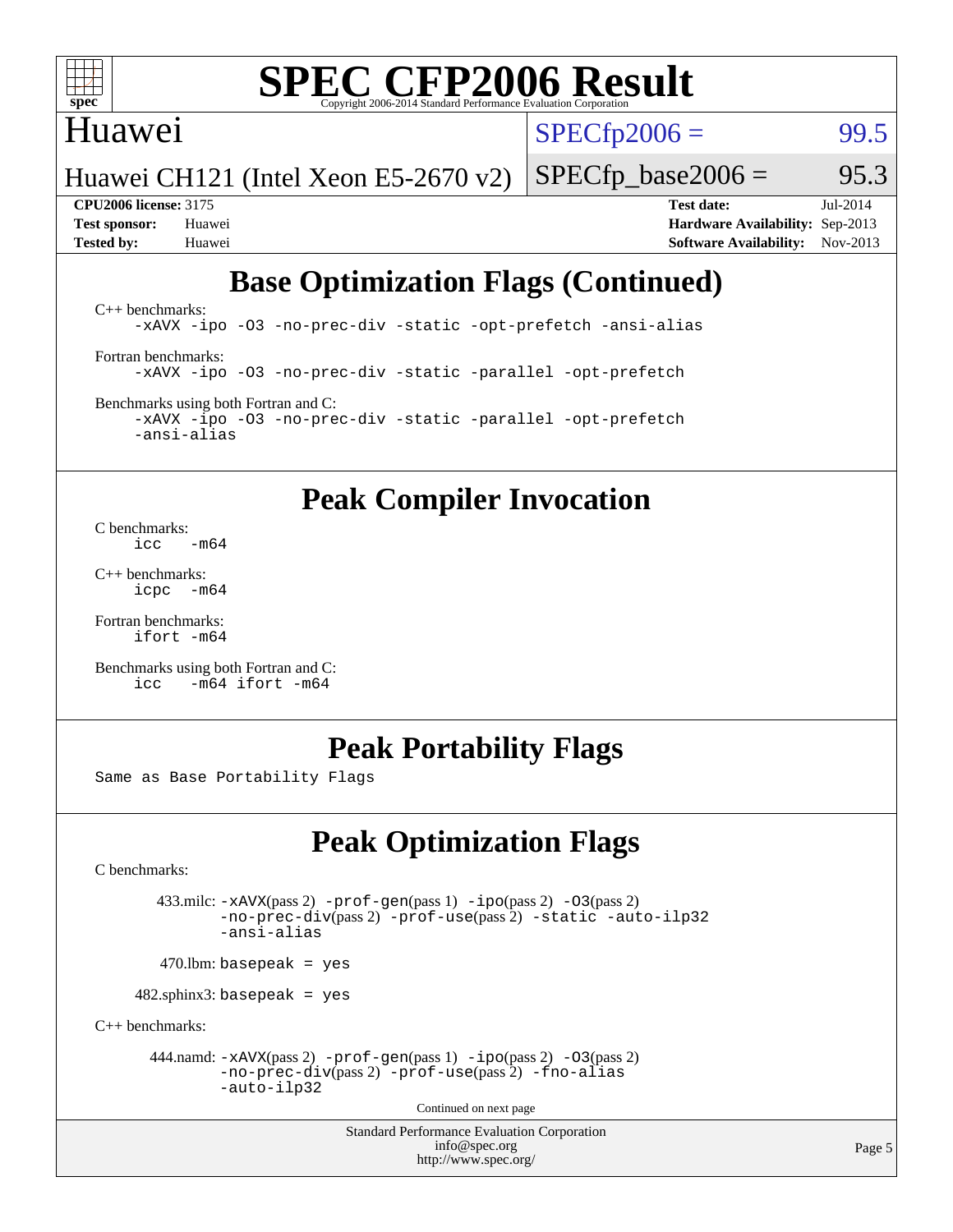

 $SPECfp2006 = 99.5$  $SPECfp2006 = 99.5$ 

Huawei CH121 (Intel Xeon E5-2670 v2)

 $SPECTp\_base2006 = 95.3$ 

Huawei

**[CPU2006 license:](http://www.spec.org/auto/cpu2006/Docs/result-fields.html#CPU2006license)** 3175 **[Test date:](http://www.spec.org/auto/cpu2006/Docs/result-fields.html#Testdate)** Jul-2014 **[Test sponsor:](http://www.spec.org/auto/cpu2006/Docs/result-fields.html#Testsponsor)** Huawei **[Hardware Availability:](http://www.spec.org/auto/cpu2006/Docs/result-fields.html#HardwareAvailability)** Sep-2013 **[Tested by:](http://www.spec.org/auto/cpu2006/Docs/result-fields.html#Testedby)** Huawei **[Software Availability:](http://www.spec.org/auto/cpu2006/Docs/result-fields.html#SoftwareAvailability)** Nov-2013

## **[Peak Optimization Flags \(Continued\)](http://www.spec.org/auto/cpu2006/Docs/result-fields.html#PeakOptimizationFlags)**

| $447$ .dealII: basepeak = yes                                                                                                                                                                                                              |        |
|--------------------------------------------------------------------------------------------------------------------------------------------------------------------------------------------------------------------------------------------|--------|
| $450$ .soplex: basepeak = yes                                                                                                                                                                                                              |        |
| $453.$ povray: $-xAVX(pass 2)$ -prof-gen(pass 1) -ipo(pass 2) -03(pass 2)<br>-no-prec-div(pass 2) -prof-use(pass 2) -unroll4 -ansi-alias                                                                                                   |        |
| Fortran benchmarks:                                                                                                                                                                                                                        |        |
| 410.bwaves: -xAVX -ipo -03 -no-prec-div -opt-prefetch -parallel<br>-static                                                                                                                                                                 |        |
| 416.gamess: $-x$ AVX(pass 2) $-prof-gen(pass 1) -ipo(pass 2) -O3(pass 2)$<br>-no-prec-div(pass 2) -prof-use(pass 2) -unroll2<br>-inline-level=0 -scalar-rep- -static                                                                       |        |
| $434$ .zeusmp: basepeak = yes                                                                                                                                                                                                              |        |
| $437$ leslie3d: basepeak = yes                                                                                                                                                                                                             |        |
| 459. GemsFDTD: $-x$ AVX(pass 2) -prof-gen(pass 1) -ipo(pass 2) -03(pass 2)<br>-no-prec-div(pass 2) -prof-use(pass 2) -unroll2<br>-inline-level=0 -opt-prefetch -parallel                                                                   |        |
| $465$ .tonto: $-xAVX(pass 2)$ -prof-gen(pass 1) -ipo(pass 2) -03(pass 2)<br>-no-prec-div(pass 2) -prof-use(pass 2) -inline-calloc<br>-opt-malloc-options=3 -auto -unroll4                                                                  |        |
| Benchmarks using both Fortran and C:                                                                                                                                                                                                       |        |
| $435$ .gromacs: basepeak = yes                                                                                                                                                                                                             |        |
| $436.cactusADM:basepeak = yes$                                                                                                                                                                                                             |        |
| 454.calculix: -xAVX -ipo -03 -no-prec-div -auto-ilp32 -ansi-alias                                                                                                                                                                          |        |
| $481.wrf$ : basepeak = yes                                                                                                                                                                                                                 |        |
| The flags files that were used to format this result can be browsed at<br>http://www.spec.org/cpu2006/flags/Intel-ic12.1-official-linux64.20111122.html<br>http://www.spec.org/cpu2006/flags/Huawei-Platform-Settings-V1.0-IVB-RevG.html   |        |
| You can also download the XML flags sources by saving the following links:<br>http://www.spec.org/cpu2006/flags/Intel-ic12.1-official-linux64.20111122.xml<br>http://www.spec.org/cpu2006/flags/Huawei-Platform-Settings-V1.0-IVB-RevG.xml |        |
| Standard Performance Evaluation Corporation<br>info@spec.org<br>http://www.spec.org/                                                                                                                                                       | Page 6 |